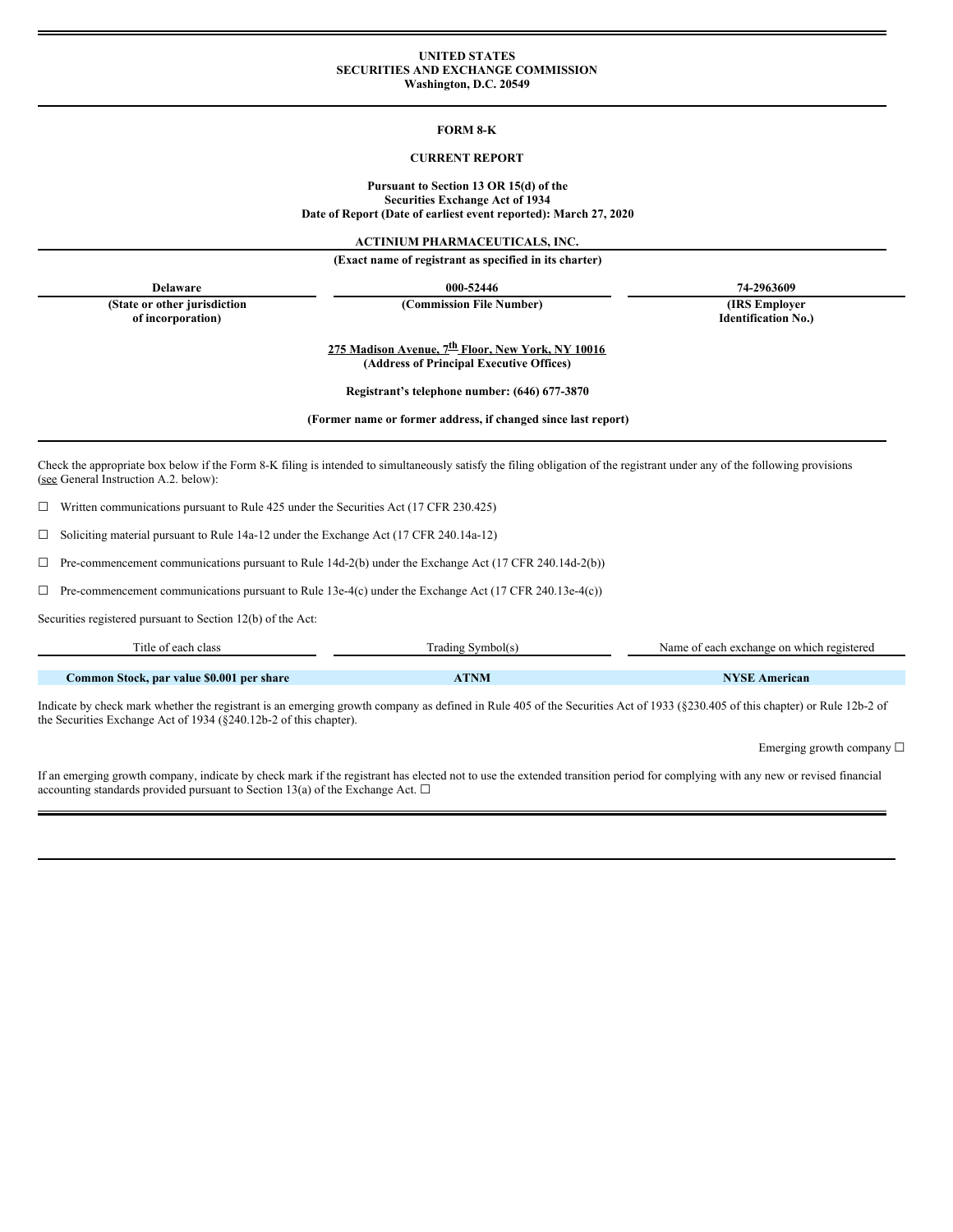#### **Item 8.01 Other Events**

Actinium Pharmaceuticals, Inc. (the "Company") will be relying on the Securities and Exchange Commission's Order under Section 36 of the Securities Exchange Act of 1934 Granting Exemptions From Specified Provisions of the Exchange Act and Certain Rules Thereunder dated March 4, 2020 (Release No. 34-88318) (the "Order") to delay the filing of its Annual Report on Form 10-K for the year ended December 31, 2019 (the "Report") due to the circumstances related to COVID-19. In particular, COVID-19 has caused severe disruptions in transportation and limited access to the Company's facility, resulting in limited support from its staff and professional advisors. This has, in turn, delayed the Company's ability to complete its audit and prepare the Report. Notwithstanding the foregoing, the Company expects to file the Report no later than May 14, 2020 (which is 45 days from the Report's original filing deadline of March 30, 2020) and in compliance with the exemptions granted under the Order.

In light of the current COVID-19 pandemic, the Company will be including the following Risk Factor into its Report:

#### An occurrence of an uncontrollable event such as the COVID-19 pandemic is likely to negatively affect our operations.

The occurrence of an uncontrollable event such as the COVID-19 pandemic is likely to negatively affect our operations. A pandemic typically results in social distancing, travel bans and quarantine, and this would result in limited access to our facility, management, support staff and professional advisors. These, in turn, will not only impact our operations and financial condition, but our overall ability to react timely to mitigate the impact of this event. Also, it will substantially hamper our efforts to provide our investors with timely information and comply with our filing obligations with the Securities and Exchange Commission.